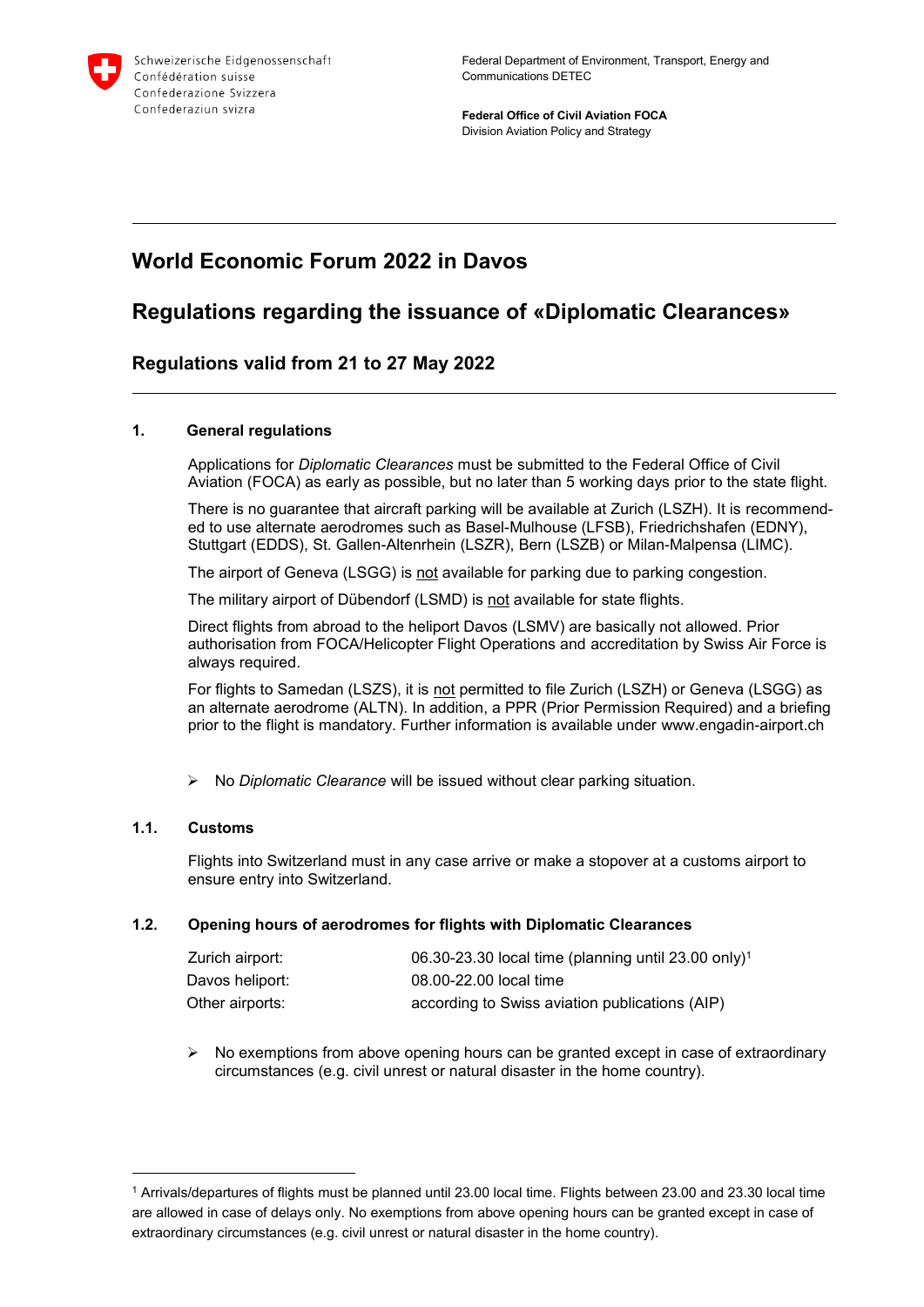#### **1.3. Noise abatement**

Jet aircraft which have a noise certification of Chapter 2, may be planned to take-off between 09.00 and 19.00 local time, and from Monday to Friday only.

#### **2. Airports**

#### **2.1. Ground handling / aircraft parking at Zurich airport**

A ground handling agent must be contacted prior to request for a *Diplomatic Clearance*, in order to arrange the handling and the parking. Only once the handling and the parking has been confirmed, the request may be submitted to FOCA, whereby the ground handler must be indicated.

Without parking authorisation, any aircraft must leave the airport within two hours to park at a different airport.

Landings of wide body aircraft (e.g. A330, A340, B777) without parking authorisation are allowed after 12.00 UTC (14.00 local time) only.

For narrow body (single-aisle) aircraft (e.g. A320, B737), a maximum ground time of up to two hours can be guaranteed at any time.

For logistics flights, no long-term parking is available and the maximum parking duration is in general two hours.

An airport slot (service type -I-) is mandatory for all fixed wing aircraft or IFR flight.

#### **2.2. Other airports**

Landing and parking must be coordinated with the local airport operator. The arrangements with respect to the airport's consent must be included with the application for *Diplomatic Clearance* submitted to FOCA.

Requirements regarding handling issues in these locations must be coordinated directly with the airport operator or handling agent.

#### **3. Security issues and VIP support**

The Swiss Federal Department of Foreign Affairs (FDFA) is responsible for security issues and VIP support. Corresponding applications shall be mailed to the Protocol FDFA.

Contact: Mrs Priska Moser Tel: +41 58 462 33 12 Fax: +41 58 464 02 28 Email: priska.moser@eda.admin.ch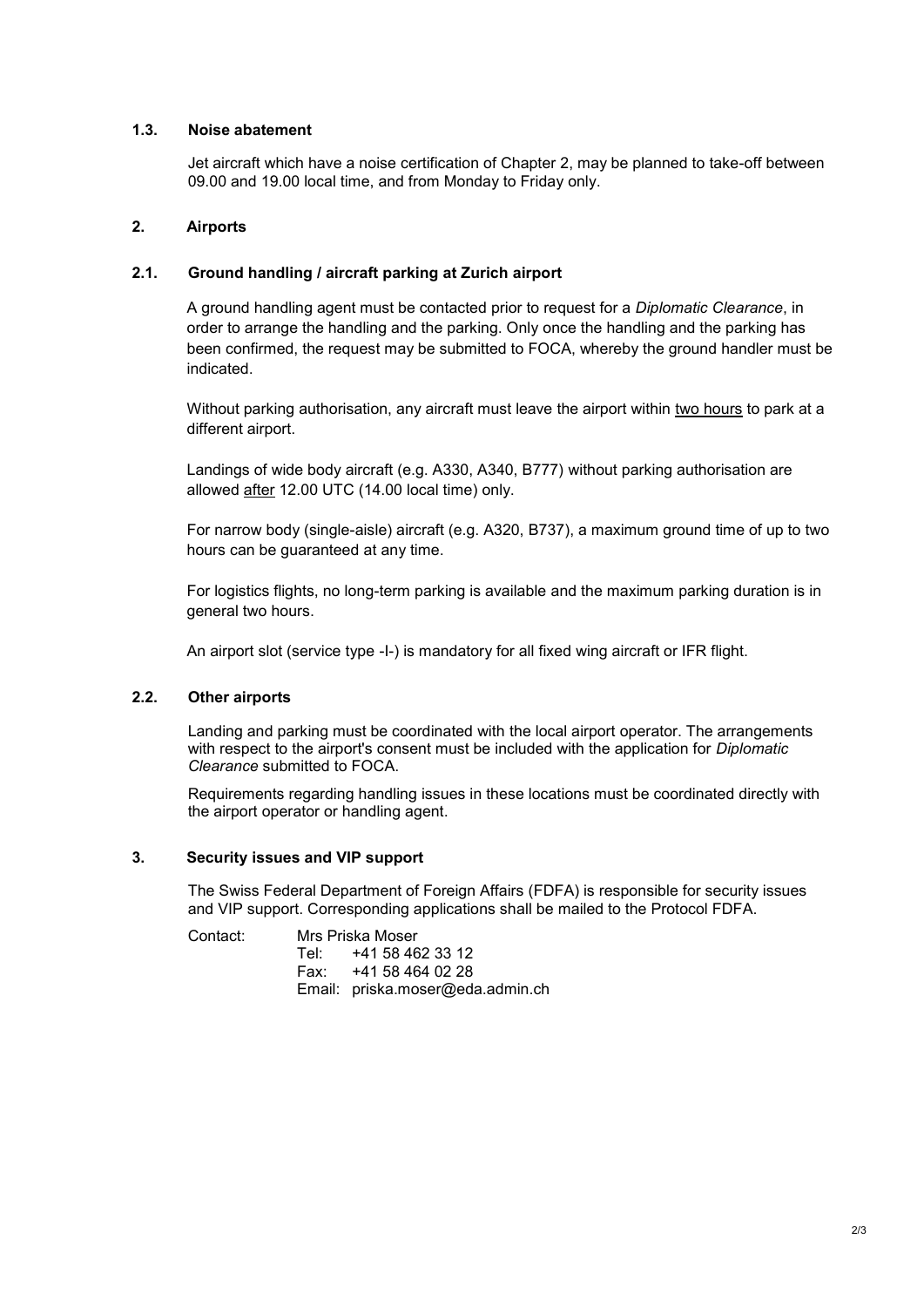#### **4. Flights in the sovereign territory of the Principality of Liechtenstein**

- 1. According to the regulations listed under point 2 below, *Diplomatic Clearances* issued by the FOCA are also valid for flights in the sovereign territory of the Principality of Liechtenstein (hereinafter referred to as Liechtenstein).
- 2. The following flights are not included in the authorisations:
	- I. Landings of military and state aircraft in the sovereign territory of Liechtenstein;
	- II. Overflights below 12,000 feet above sea level in the sovereign territory of Liechtenstein with military aircraft.

For flights according to I., an additional *Diplomatic Clearance* must be requested from the government of Liechtenstein, and for all flights according to II., an additional *Diplomatic Clearance* is required from the FOCA.

Contact Liechtenstein: Amt für Bau und Infrastruktur (ABI) Stabstelle Landerwerb, Recht, Sekretariat, Zivilluftfahrt Postfach 684 FL-9490 Vaduz Phone: +423 236 60 70 Web: www.abi.llv.li

#### **5. Request for a Diplomatic Clearance**

Please submit the request on the official WEF application form by email or fax to: Email: [diplomatic.clearances@bazl.admin.ch](mailto:diplomatic.clearances@bazl.admin.ch) Fax: +41 58 465 80 60

#### **6. Flight plan and Diplomatic Clearance Number**

The crew of the aircraft must file an ICAO flight plan with the NMOC of EUROCONTROL prior to departure.

The Diplomatic Clearance authorisation number shall be inserted in item 18 of the flight plan («Other information»; sub-field RMK). For example: *RMK/DIP CLEARANCE SWITZERLAND CHxxxx 2022.* Any flight plan without or with no valid authorisation number may be suspended without prior notice.

Bern, in April 2022

Federal Office of Civil Aviation FOCA, Diplomatic Clearances

Enclosures:

‒ List of ground handling agents at Zurich, Bern, St. Gallen-Altenrhein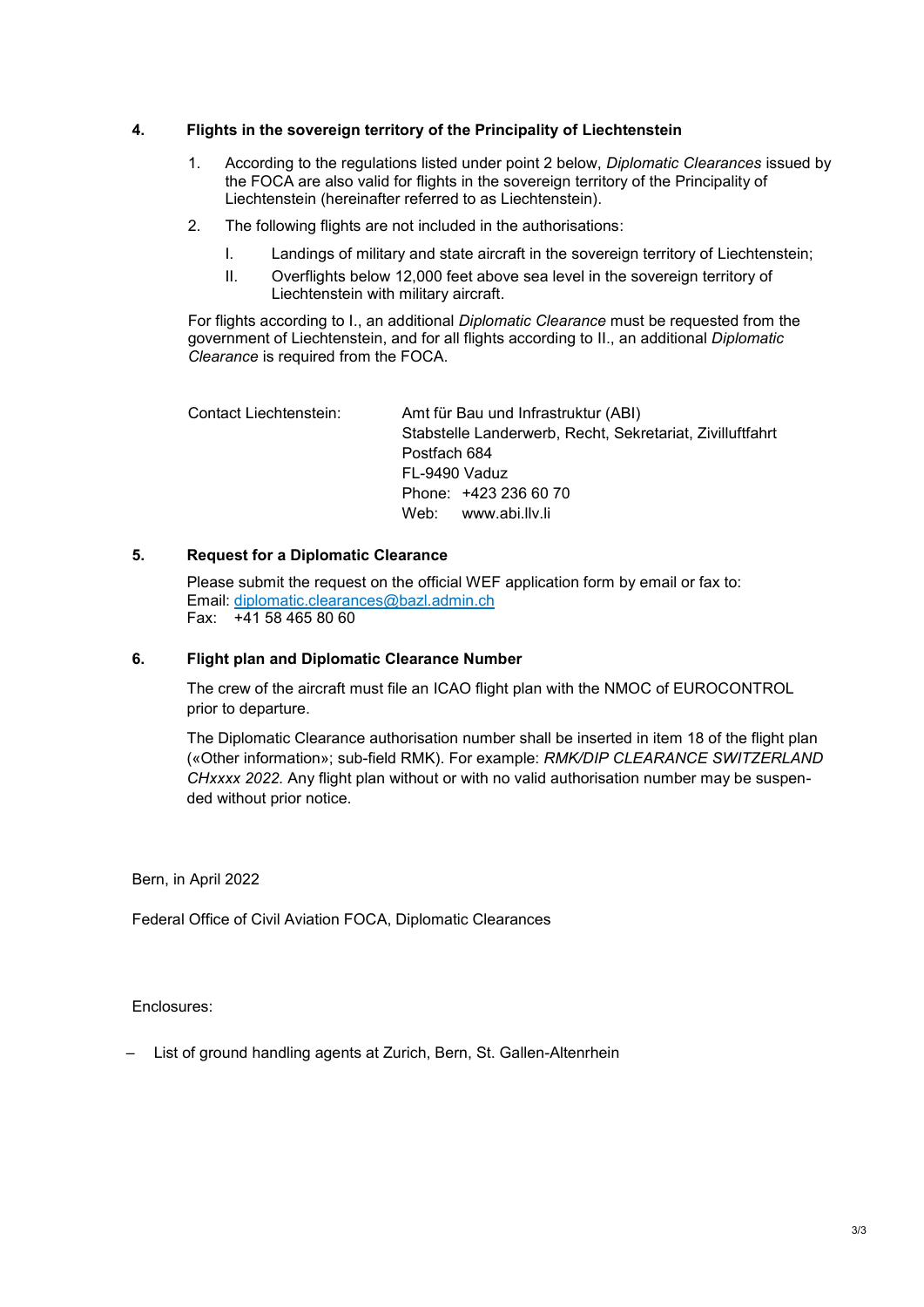# **Ground handling agents**

## **Zurich (ZRH/LSZH)**

### **Ground handling agents providing services for Governmental operations and General/ Business Aviation:**

| <b>BHS Aviation AG</b><br>Flughofstrasse 39a<br>CH-8152 Glattbrugg                                               | Tel:<br>Fax: F<br>Email:<br>URL:        | +41 44 555 44 20<br>+41 44 555 44 99<br>sales@bhs-aviation.com<br>www.bhs-aviation.com                  |
|------------------------------------------------------------------------------------------------------------------|-----------------------------------------|---------------------------------------------------------------------------------------------------------|
| <b>Cat Air Service AG</b><br>P.O. Box 2221<br>CH-8060 Zurich-Airport                                             | Tel:<br>Fax:<br>Email:<br>URL:          | +41 43 816 08 08<br>+41 43 816 08 09<br>info@cat-airservice.com<br>www.cat-airservice.com               |
| <b>Jet Aviation AG</b><br><b>Private Aircraft Handling</b><br>P.O. Box 1513<br>CH-8058 Zurich-Airport            | Tel:<br>Fax:<br>Email:<br>SITA:<br>URL: | +41 58 158 84 66<br>+41 58 158 84 75<br>vip.zrh@jetaviation.ch<br><b>ZRHPHPP</b><br>www.jetaviation.com |
| <b>Lions Air AG</b><br>P.O. Box 233<br>CH-8058 Zurich-Airport                                                    | Tel: Tel<br>Fax: Fax<br>Email:<br>URL:  | +41 44 828 88 88<br>+41 44 828 88 99<br>handling@lionsair.ch<br>www.lionsair.ch                         |
| <b>Swiss Privilege Aviation Services</b><br><b>General Aviation Center</b><br>P.O. Box<br>CH-8058 Zurich-Airport | Tel:<br>Email:<br>URL:                  | +41 41 815 09 21<br>ops@privilegeaviation.com<br>www.swissprivilege-aviationservices.com                |
| Ground handling agents - all operations:                                                                         |                                         |                                                                                                         |
| <b>Airline Assistance Switzerland</b><br>Operations<br>P.O. Box 2119<br>CH-8058 Zurich-Airport                   | Tel: T<br>Fax:<br>Email:<br>SITA:       | +41 43 816 54 23<br>+41 43 816 54 29<br>ops@aas-switzerland.ch<br><b>ZRHKPCR</b>                        |

|                             | URL:   | www.aas-switzerland.ch   |
|-----------------------------|--------|--------------------------|
| <b>Dnata Switzerland AG</b> | Tel:⊣  | +41 43 815 83 83         |
| P.O. Box                    | Fax:   | +41 43 815 83 85         |
| CH-8302 Kloten              | Email: | zrh.opsplanning@dnata.ch |
|                             | SITA:  | ZRHSC7X                  |
|                             | URL:   | www.dnata.ch             |